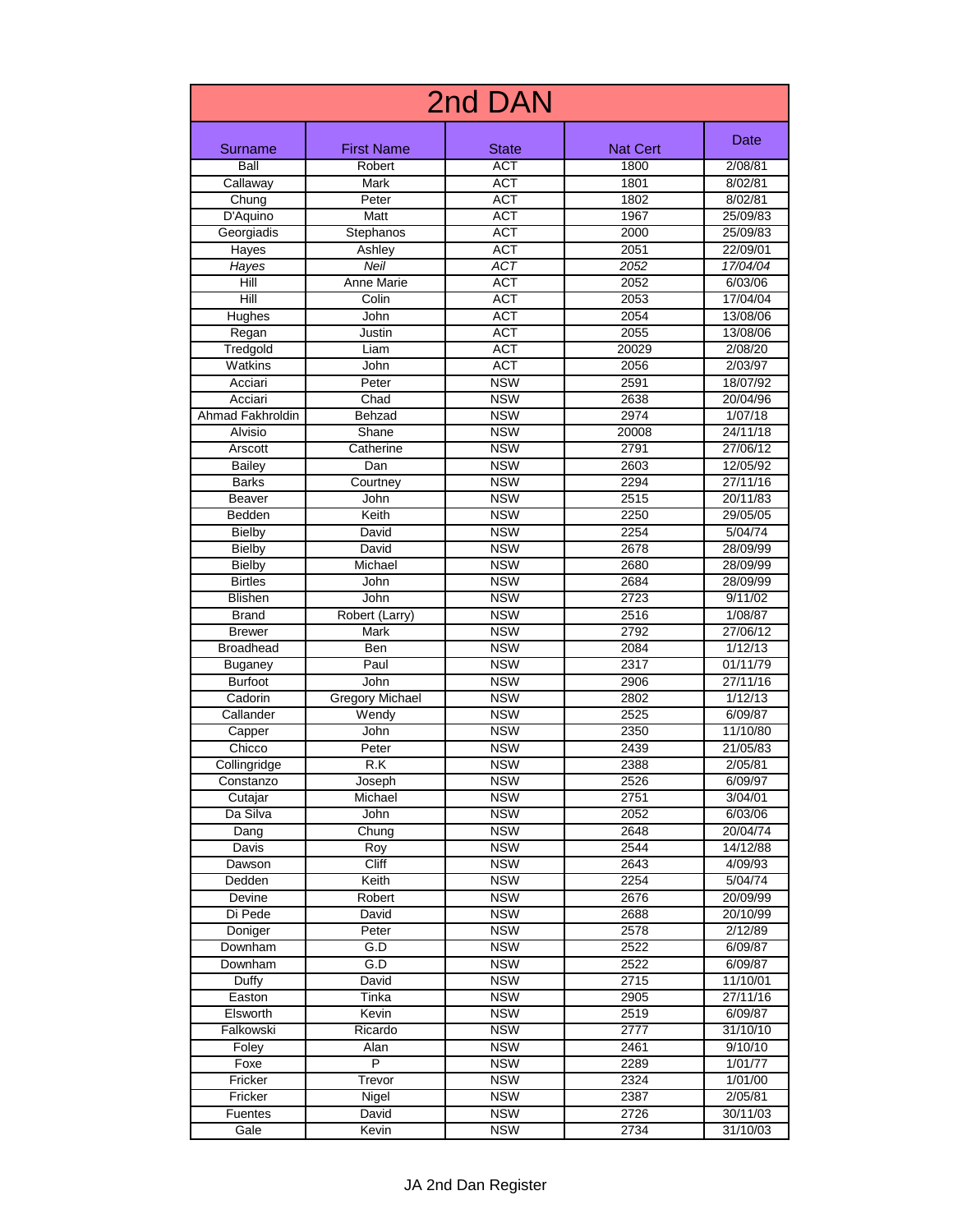| Giraud           | Pascal           | <b>NSW</b> | 2750  | 22/10/95   |
|------------------|------------------|------------|-------|------------|
| Giudice          | Belinda          | <b>NSW</b> | 2674  | 9/12/99    |
| Goddard          | Jason            | <b>NSW</b> | 2644  | 11/12/93   |
| Gracia           | Angelo           | <b>NSW</b> | 2719  | 25/01/02   |
| Griffiths        | Michael          | <b>NSW</b> | 2083  | 1/12/13    |
| Groissbock       | Ā                | <b>NSW</b> | 2659  | 7/04/81    |
| Halber           | Jack             | <b>NSW</b> | 2422  | 4/12/82    |
| <b>Halber</b>    | Jack             | <b>NSW</b> | 2422  | 4/12/82    |
|                  |                  | <b>NSW</b> | 2529  |            |
| Hallett          | Shelley          |            |       | 6/09/87    |
| Hanshaw          | Daniel           | <b>NSW</b> | 2657  | 29/11/97   |
| Hanshaw          | Daniel           | <b>NSW</b> | 2657  | 29/11/97   |
| Heas             | Robin C          | <b>NSW</b> | 2645  | 11/12/93   |
| Hendy            | P.F              | <b>NSW</b> | 2392  | 26/06/82   |
| Hennessey        | L.A              | <b>NSW</b> | 2425  | 25/03/83   |
| Hilly            | G.E              | <b>NSW</b> | 2369  | 2/05/81    |
| Holmes           | J.M.             | <b>NSW</b> | 2424  | 21/12/82   |
| Holmes           | Mathew           | <b>NSW</b> | 2820  | 28/06/15   |
| Hoshino          | Eiji             | <b>NSW</b> | 2664  | 1/12/95    |
| Howden           | Thomas           | <b>NSW</b> | 2413  | 08/11/83   |
| Hruz             | Joseph           | <b>NSW</b> | 2549  | 10/10/88   |
| Hussey           | Stephen          | <b>NSW</b> | 2643  | 28/11/96   |
| Indyk            | Daniel           | <b>NSW</b> | 2249  | 28/11/04   |
| <b>Ivers</b>     | Robert           | <b>NSW</b> | 2584  | 21/07/90   |
| Janiv            | Oren             | <b>NSW</b> | 2998  | 3/07/16    |
|                  | R.J.             | <b>NSW</b> | 2384  | 13/03/82   |
| Jones            |                  |            |       |            |
| Karlsen          | Margrethe        | <b>NSW</b> | 2423  | 3/04/83    |
| Karpour          | Azita            | <b>NSW</b> | 20009 | 24/11/18   |
| Katz             | Joshua           | <b>NSW</b> | 2981  | 8/05/17    |
| Katz             | Nathan           | <b>NSW</b> | 2982  | 8/05/17    |
| Kelly            | Martin           | <b>NSW</b> | 2716  | 11/10/01   |
| Koenig           | Kylie            | <b>NSW</b> | 2755  | 6/03/07    |
| Koltai           | Andras           | <b>NSW</b> | 2980  | 2/07/17    |
| Kouros           | Jordan           | <b>NSW</b> | 2991  | 27/11/16   |
| Kouros           | Anthony          | <b>NSW</b> | 2992  | 27/11/16   |
| Lipman           | Matthew          | <b>NSW</b> | 2993  | 27/11/16   |
| Little           | Joanne           | <b>NSW</b> | 2679  | 10/08/99   |
| Lloyd            | A.I              | <b>NSW</b> | 2421  | 18/03/83   |
| Lynch            | James Francis    | <b>NSW</b> | 2720  | 25/01/02   |
| Maciver          | Catriona         | <b>NSW</b> | 2051  | 22/09/01   |
| Manns            | N.W              | <b>NSW</b> | 2426  | 30/04/83   |
| <b>Marsionis</b> | Emmanual         | <b>NSW</b> | 2659  | 21/11/94   |
|                  | Robert           | <b>NSW</b> | 2647  | 11/12/93   |
| Maurency         |                  |            |       | 9/12/99    |
| <b>McClifty</b>  | Nigel            | <b>NSW</b> | 2673  |            |
| McIndoe          | Kyle             | <b>NSW</b> | 20024 | 17/11/2019 |
| McIndoe          | Amber            | <b>NSW</b> | 20027 | 27/02/20   |
| McKenzie         | Kenneth Ken Owen | <b>NSW</b> | 2250  | 29/05/05   |
| Miller           | Geoffrey         | <b>NSW</b> | 2673  | 24/11/89   |
| Milner           | R.J.             | <b>NSW</b> | 2583  | 11/01/83   |
| Mitchell         | Daniel           | <b>NSW</b> | 2751  | 5/11/06    |
| Moore            | Robert           | <b>NSW</b> | 2461  | 28/01/84   |
| Morgan           | Gavin            | <b>NSW</b> | 2819  | 28/06/15   |
| Morris           | Scott            | <b>NSW</b> | 2681  | 10/08/99   |
| Morrison         | Thomas           | <b>NSW</b> | 2710  | 22/07/01   |
| Moulder          | Rodney           | <b>NSW</b> | 2811  | 29/06/14   |
| Murphy           | Kenneth          | <b>NSW</b> | 2681  | 6/09/87    |
| Nakazaki         | Junpei           | <b>NSW</b> | 20028 | 27/02/20   |
| Narse            | Rami             | <b>NSW</b> | 2815  | 30/11/14   |
| Paton            | James            | <b>NSW</b> | 2582  | 14/09/90   |
| Pavlinic         | <b>Ivica</b>     | <b>NSW</b> | 2983  | 27/11/07   |
|                  |                  |            |       |            |
| Pepic            | Semir            | <b>NSW</b> | 2728  | 24/09/99   |
| Pilarski         | Kas              | <b>NSW</b> | 2660  | 27/11/94   |
| <b>Pitsis</b>    | Evangelos        | <b>NSW</b> | 2548  | 10/10/88   |
| Plenkovich       | В.               | <b>NSW</b> | 2357  | 7/04/81    |
| Pritchard        | Ronald           | <b>NSW</b> | 2648  | 4/09/93    |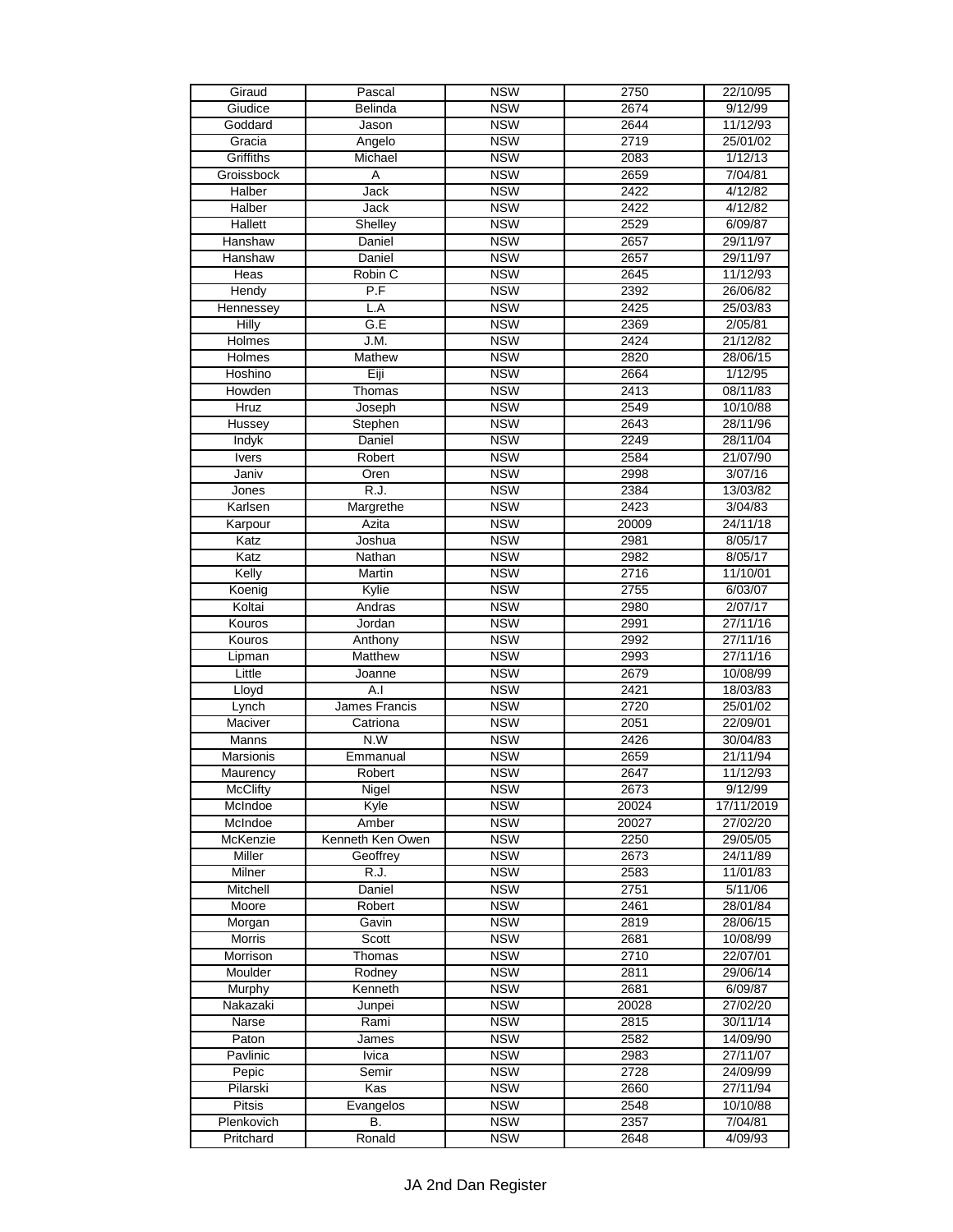| Raguz           | Angela            | <b>NSW</b>             | 292   | 1/01/99    |
|-----------------|-------------------|------------------------|-------|------------|
| Raguz           | Jadranka          | <b>NSW</b>             | 2693  | 17/05/00   |
| Rapley          | R.                | <b>NSW</b>             | 2327  | 1/01/00    |
| Reardon         | Julie             | <b>NSW</b>             | 2518  | 6/09/87    |
| Ritzau          | Paul              | <b>NSW</b>             | 2585  | 12/01/81   |
| Roach           | Catherine         | <b>NSW</b>             | 20010 | 24/11/18   |
| Rosenthal       | Norman            | <b>NSW</b>             | 2649  | 4/11/92    |
| Scott           | Sydney            | <b>NSW</b>             | 2248  | 27/11/04   |
| Simmons         | Daniel            | <b>NSW</b>             | 2817  | 30/11/14   |
| Simon           | L.                | <b>NSW</b>             | 2404  | 5/12/82    |
|                 |                   |                        |       |            |
| Skanes          | Mark              | <b>NSW</b>             | 2546  | 07/05/88   |
| Smith           | Glenn             | <b>NSW</b>             | 2581  | 14/09/90   |
| Smith           | Jordan            | <b>NSW</b>             | 2812  | 29/06/14   |
| Spillane        | Keiran            | <b>NSW</b>             | 2718  | 25/01/02   |
| Straub          | G.F.              | <b>NSW</b>             | 2551  | 01/10/88   |
| Stuart          | C.                | <b>NSW</b>             | 2450  | 20/11/83   |
| Symmonds        | John L            | <b>NSW</b>             | 2393  | 26/06/82   |
| Szasz           | Istvan            | <b>NSW</b>             | 2779  | 9/10/10    |
| Tandean         | Franciscus        | <b>NSW</b>             | 2979  | 2/07/17    |
| Taylor          | Alex              | <b>NSW</b>             | 2801  | 30/06/13   |
| Thompson        | Benjamin          | <b>NSW</b>             | 2675  | 19/09/99   |
| Turner          | Andrew            | <b>NSW</b>             | 20025 | 17/11/19   |
| Van De Ven      | P.M               | <b>NSW</b>             | 2453  | 15/11/82   |
| Van Hoek        | Debbie Ann        | <b>NSW</b>             | 2575  | 2/12/89    |
| Viglione        | Shane             | <b>NSW</b>             | 2576  | 2/12/89    |
| Wang            |                   | <b>NSW</b>             | 2750  |            |
|                 | Louis             |                        |       | 5/11/06    |
| Wares           | Paul              | <b>NSW</b>             | 2691  | 20/10/99   |
| Waters          | <b>Brian</b>      | <b>NSW</b>             | 2423  | 3/04/83    |
| Webb            | P.J.              | <b>NSW</b>             | 2573  | 22/10/89   |
| Whiff           | James             | <b>NSW</b>             | 2683  | 28/09/99   |
| White           | Sean              | <b>NSW</b>             | 2677  | 18/09/99   |
| Whittle         | Peter             | <b>NSW</b>             | 2977  | 21/08/91   |
| <b>Williams</b> | Peter             | <b>NSW</b>             | 2682  | 28/09/99   |
| Willson         | M.B.              | <b>NSW</b>             | 2390  | 28/05/82   |
| Wilson          | G.D               | <b>NSW</b>             | 2438  | 3/04/83    |
| Wilson          | $\overline{G.D}$  | <b>NSW</b>             | 2438  | 3/04/83    |
| Withers         | Scott             | <b>NSW</b>             | 2524  | 6/09/81    |
| Woolley         | S.                | <b>NSW</b>             | 2348  | 11/10/81   |
| Wright          | Heidi             | <b>NSW</b>             | 20011 | 24/11/18   |
| Young           | Heath             | <b>NSW</b>             | 2672  | 18/08/99   |
| Yuen            | Edmund            | <b>NSW</b>             | 20012 | 24/11/18   |
| Zuvela          | Karl Goran Antony | <b>NSW</b>             | 2775  | 1/11/09    |
| Chillingsworth  | Glen              | <b>NT</b>              | 2591  | 18/07/92   |
|                 |                   | <b>NT</b>              |       | 15/3/92    |
| Fong            | <b>Bradly</b>     |                        | 2593  |            |
| Fong            | Kelly             | <b>NT</b>              | 2596  | 12/04/92   |
| Hall            | J. J.             | <b>NT</b>              | 2597  | 28/06/92   |
| Harvey          | J.                | $\overline{\text{NT}}$ | 2599  | 15/11/92   |
| King            | Max               | $\overline{\text{NT}}$ | 2603  | 12/5/92    |
| Leslie          | Craig             | $\overline{\text{NT}}$ | 2604  | 05/12/92   |
| Leslie          | Craig             | <b>NT</b>              | 2605  | 05/12/92   |
| McMahon         | Boyd Warren       | <b>NT</b>              | 2606  | 07/11/92   |
| Moon            | Timothy           | <b>NT</b>              | 2607  | 14/11/92   |
| Rigby           | Shane             | $\overline{\text{NT}}$ | 2608  | 15/02/89   |
| Strong          | Erin              | $\overline{\text{NT}}$ | 2610  | 15/06/87   |
| Andjelkovic     | Srdjan            | QLD                    | 2808  | 28/05/14   |
| Astori          | Ivan              | QLD                    | 2641  | 27/10/93   |
| <b>Bailey</b>   | Daniel            | QLD                    | 2603  | 12/05/92   |
| <b>Barker</b>   | Xavier            | QLD                    | 2986  | 20/06/17   |
| <b>Barnes</b>   | Philip            | QLD                    | 2056  | 2/03/97    |
|                 | <b>Gary James</b> | QLD                    | 2625  |            |
| <b>Bassett</b>  |                   |                        |       | 26/08/94   |
| <b>Bates</b>    | Mark              | QLD                    | 2640  | 23/07/96   |
| Bekkeli         | Christopher       | QLD                    | 2596  | 12/04/92   |
| Bell            | Andrew            | QLD                    | 20020 | 29/08/2019 |
| Bell            | Andrew            | QLD                    | 20024 | 29/08/2019 |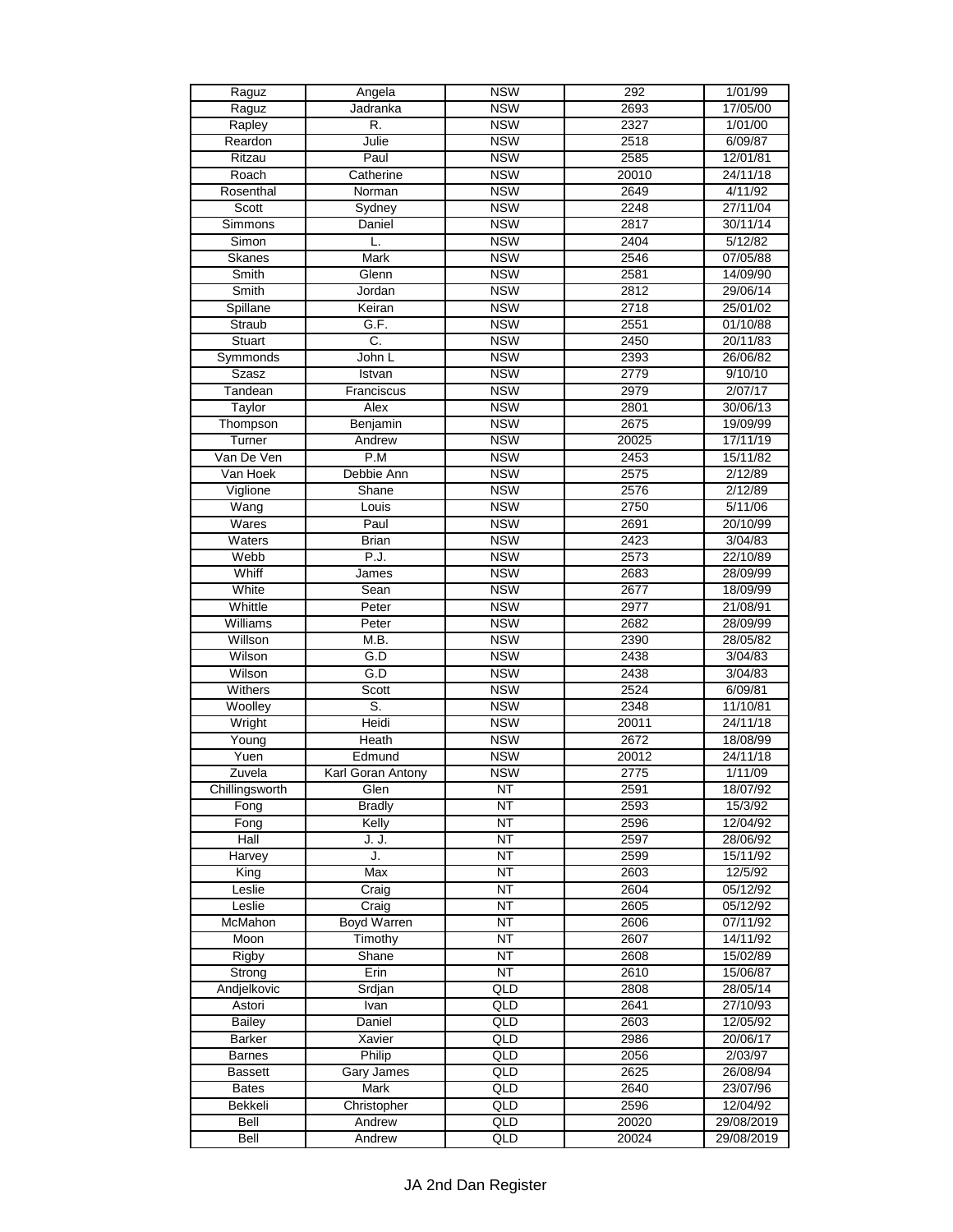| <b>Bijary</b>    | Said                   | QLD              | 2737  | 12/12/04   |
|------------------|------------------------|------------------|-------|------------|
| <b>Blackie</b>   | Aaron                  | QLD              | 2796  | 1/12/12    |
| <b>Blom</b>      | <b>Nick</b>            | $\overline{QLD}$ | 2440  | 2/05/83    |
| <b>Bloss</b>     | L. W.                  | QLD              | 2504  | 12/10/82   |
| <b>Brain</b>     | Catherine              | QLD              | 2604  | 5/12/92    |
| <b>Brand</b>     | <b>Steve</b>           | QLD              | 2485  | 10/10/87   |
| <b>Brand</b>     | Robert                 | QLD              | 2516  | 1/08/87    |
| <b>Brandor</b>   | М.                     | QLD              | 2329  | 8/03/80    |
|                  |                        | QLD              |       |            |
| <b>Brendecke</b> | George                 |                  | 2736  | 22/02/05   |
| <b>Brendecke</b> | John                   | $\frac{Q}{D}$    | 2742  | 12/12/04   |
| <b>Brook</b>     | Raymond                | QLD              | 2580  | 5/12/82    |
| <b>Brown</b>     | <b>B.C.</b>            | QLD              | 2287  | 1/01/77    |
| <b>Bruscht</b>   | Ē.                     | QLD              | 2400  | 3/10/82    |
| <b>Bucholz</b>   | Raymond                | QLD              | 2724  | 22/01/03   |
| <b>Butcher</b>   | <b>Michael Molle</b>   | QLD              | 2766  | 11/05/09   |
| Chun             | T.                     | QLD              | 2233  | 1/03/72    |
| Cifuentes        | Kevin                  | $\overline{QLD}$ | 2725  | 21/05/00   |
| Collins          | Garry                  | QLD              | 20021 | 12/06/19   |
| Collins          | Garry                  | QLD              | 20025 | 29/08/2019 |
| Conran           | Carl                   | QLD              | 2747  | 12/09/96   |
| Croton           | Kelly T.               | QLD              | 2642  | 27/10/93   |
| Croton           | Tabitha                | QLD              | 2818  | 30/11/14   |
| Croydon          | Niel                   | QLD              | 2554  | 4/03/89    |
| Cuk              | J.                     | QLD              | 2411  | 26/01/83   |
| Dahl             | Joshua                 | QLD              | 2782  |            |
|                  |                        |                  |       | 22/01/11   |
| Dahl             | Simone                 | $\overline{QLD}$ | 2783  | 22/01/11   |
| Dale             | Paul                   | QLD              | 2756  | 12/02/02   |
| Dalhaus          | Otto                   | QLD              | 2588  | 12/01/91   |
| Degood           | M. J.                  | QLD              | 2506  | 9/08/86    |
| <b>Dickins</b>   | Andrew Kevan           | $\overline{QLD}$ | 2760  | 6/10/99    |
| <b>Dickins</b>   | Arnie                  | QLD              | 2794  | 22/06/12   |
| Doggett          | Elizabeth              | QLD              | 2660  | 28/11/98   |
| Dunstan          | Campbell               | QLD              | 2799  | 1/12/12    |
| Elkenhans        | J.                     | QLD              | 2295  | 1/12/75    |
| England          | Jeffrey                | QLD              | 2555  | 23/12/88   |
| Evans            | Robert A.              | QLD              | 2597  | 28/06/92   |
| Felgenhauer      | William                | QLD              | 2412  | 17/03/83   |
| Fridolf          | D.                     | QLD              | 2328  | 1/02/80    |
| Ginn             | Jason Matthew          | QLD              | 2790  | 28/11/02   |
| Goldman          | Zelman                 | $\overline{QLD}$ | 2452  | 29/08/83   |
| Hall             | <b>Michael Charles</b> | QLD              | 2807  | 11/09/13   |
| Hand             | James Paul             | QLD              | 2735  | 12/10/96   |
|                  |                        |                  |       |            |
| Harrold          | Shane                  | QLD              | 2532  | 30/09/87   |
| Harvey           | J.W.                   | QLD              | 2317  | 1/11/79    |
| <b>Helbers</b>   | Gerrit                 | QLD              | 2442  | 27/07/83   |
| Hill             | Michael                | QLD              | 2771  | 10/10/09   |
| Iverson          | <b>Brent</b>           | QLD              | 2781  | 22/01/11   |
| Jenkins          | Steven                 | QLD              | 2743  | 12/12/04   |
| Jones            | Luke                   | QLD              | 20013 | 8/12/18    |
| Kelso            | Michael                | QLD              | 2455  | 26/10/83   |
| Keys             | Darryl                 | QLD              | 2746  | 2/12/05    |
| Kinstler         | Matthew                | QLD              | 2990  | 15/10/16   |
| Knights          | Michael                | QLD              | 2641  | 23/07/96   |
| Kopp             | John Russell           | QLD              | 2627  | 5/04/93    |
| Laurence         | Clinton                | QLD              | 2634  | 22/11/95   |
| Lawson           | Christopher            | QLD              | 2634  | 22/11/95   |
| Lister           | Η.                     | QLD              | 2290  | 1/06/75    |
| Mangan           | G.E.                   | QLD              | 2413  | 8/11/83    |
| Martin           | P.                     | QLD              | 2221  | 1/03/69    |
|                  |                        |                  |       |            |
| Matheson         | W.L.                   | QLD              | 2510  | 29/11/86   |
| McDonnell        | <b>Jeffrey James</b>   | QLD              | 2797  | 1/12/12    |
| McDonnell        | <b>Todd Alexander</b>  | QLD              | 2798  | 1/12/12    |
| McLoughlin       | T. P.                  | QLD              | 2540  | 4/09/87    |
| Michaelis        | Sophia                 | QLD              | 2761  | 24/03/08   |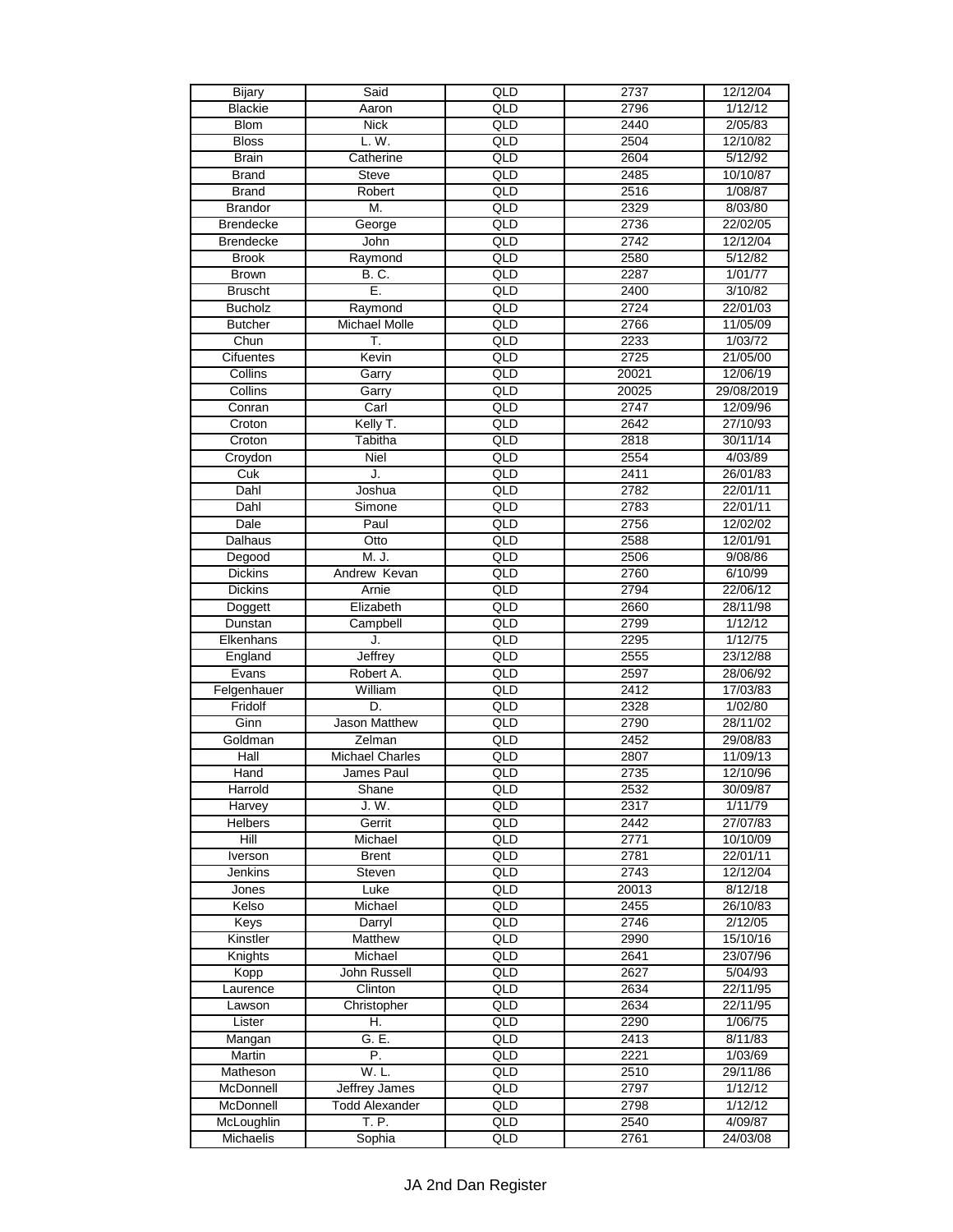| Mitchell        | Timothy              | QLD              | 20016 | 3/04/19  |
|-----------------|----------------------|------------------|-------|----------|
| Munday          | Stanley              | QLD              | 2283  | 29/10/76 |
| Nardini         | Dario                | $\overline{QLD}$ | 2914  | 27/10/17 |
| <b>Neville</b>  | Judith M.            | QLD              | 2606  | 7/11/92  |
| <b>Neville</b>  | Christopher          | QLD              | 2714  | 28/11/01 |
| Newham          | <b>Danielle</b>      | QLD              | 2696  | 1/03/01  |
| Nolan           | Robert               | QLD              | 2644  | 28/11/96 |
| Nowochatko      | Oleg                 | QLD              | 2457  | 10/12/83 |
| Osman           | Michael              | QLD              | 2809  | 28/05/14 |
| Paz Landim Jr   | Lorivaldo            | QLD              | 20015 | 8/12/18  |
|                 |                      | QLD              | 2677  |          |
| Priestley       | Mauri                |                  |       | 18/09/99 |
| Rasmussen       | Anna                 | $\overline{QLD}$ | 2989  | 15/10/16 |
| Robertson       | Adrian               | QLD              | 2639  | 23/07/96 |
| Robertson       | Nigel                | QLD              | 2732  | 19/12/03 |
| Robinson        | <b>Bradley</b>       | $\frac{Q}{D}$    | 2745  | 2/10/05  |
| Roderd          | Juan                 | $\overline{QLD}$ | 2573  | 22/10/05 |
| Schmidt         | Andreas              | $\overline{QLD}$ | 20014 | 9/09/18  |
| Sharland        | R. C.                | QLD              | 2414  | 25/09/82 |
| Simpson         | R. A.                | QLD              | 2402  | 10/03/82 |
| Smith           | Kevin                | QLD              | 2633  | 22/11/82 |
| Stackpoole      | Elizabeth-Meladee    | QLD              | 2496  | 30/09/86 |
| Stratford       | Barbara J.           | QLD              | 2552  | 27/10/88 |
| Swalwell        | Christopher          | QLD              | 2795  | 1/12/12  |
| Taylor          | Q. A.                | QLD              | 2401  | 3/10/82  |
| Temesi          | Sebastian            | QLD              | 2693  | 17/05/00 |
| Termine         | Anthony              | $\overline{QLD}$ | 2401  | 3/10/82  |
| Tobin           | Michael              | QLD              | 2793  | 21/06/12 |
| Turner          | Ronald S.            | QLD              | 2607  | 14/11/92 |
| Vance           | R. A.                | QLD              | 2512  | 21/02/87 |
|                 |                      |                  |       |          |
| Ward            | Claudine             | QLD              | 2814  | 6/12/98  |
| Watson          | Brett A.             | QLD              | 2632  | 18/08/95 |
| Wilkinson       | David                | QLD              | 2635  | 22/11/96 |
| <b>Williams</b> | David Henry          | QLD              | 2629  | 11/09/95 |
| Winburn         | Kimbra M.            | QLD              | 2605  | 5/12/92  |
| Woffenden       | R. V.                | QLD              | 2416  | 20/02/83 |
| Wright          | Andrew               | QLD              | 2780  | 11/04/91 |
| <b>Barks</b>    | Michael              | <b>SA</b>        | 2714  | 28/11/01 |
| <b>Barks</b>    | Tony                 | <b>SA</b>        | 2715  | 11/10/01 |
| Beeching        | <b>Brian</b>         | SA               | 2716  | 11/10/01 |
| <b>Bradbury</b> | Stacey               | <b>SA</b>        | 2717  | 12/09/01 |
| <b>Brown</b>    | <b>Steven</b>        | <b>SA</b>        | 2718  | 25/01/02 |
| Case            | <b>Matthew</b>       | <b>SA</b>        | 2719  | 25/01/02 |
| Chester         | Chelsia Marie        | SA               | 2720  | 25/01/02 |
| Chirgwin        | James                | <b>SA</b>        | 2722  | 8/03/03  |
| Colliver        | <b>Edwin Stoutly</b> | <b>SA</b>        | 2723  | 9/11/02  |
| Cusick          | Peter                | SA               | 2724  | 22/01/03 |
| Daly            | Niel                 | SA               | 2725  | 21/05/00 |
| Dawson          | Leslie               | <b>SA</b>        | 2725  | 31/03/03 |
| Drummond        | Jo-Anne              | SA               | 2726  | 30/11/03 |
| Freeman         | Nathan               | SA               | 2727  | 7/12/03  |
| Freeman         |                      | SA               |       | 24/09/99 |
|                 | Nathan               | <b>SA</b>        | 2728  | 7/12/03  |
| Goh             | David                |                  | 2728  |          |
| Hall            | Leonard              | <b>SA</b>        | 2729  | 10/07/04 |
| Hedrick         | Claude               | <b>SA</b>        | 2730  | 6/03/04  |
| Hesketh         | Alan                 | <b>SA</b>        | 2731  | 16/10/04 |
| Hudson          | Richard              | <b>SA</b>        | 2732  | 19/12/03 |
| Hudson          | Richard              | SA               | 2732  | 19/12/03 |
| Huppatz         | Peter                | <b>SA</b>        | 2733  | 11/07/04 |
| Ing             | Geummeng             | SA               | 2734  | 31/10/03 |
| Kameniar        | Paul                 | SA               | 2735  | 12/10/96 |
| Kelly           | Patrick              | <b>SA</b>        | 2736  | 22/02/05 |
| Kowalski        | Bartosz              | <b>SA</b>        | 2737  | 12/12/04 |
| Kschammer       | Heather M.           | SA               | 2738  | 19/12/04 |
| Lucik           | M.                   | SA               | 2738  | 19/12/04 |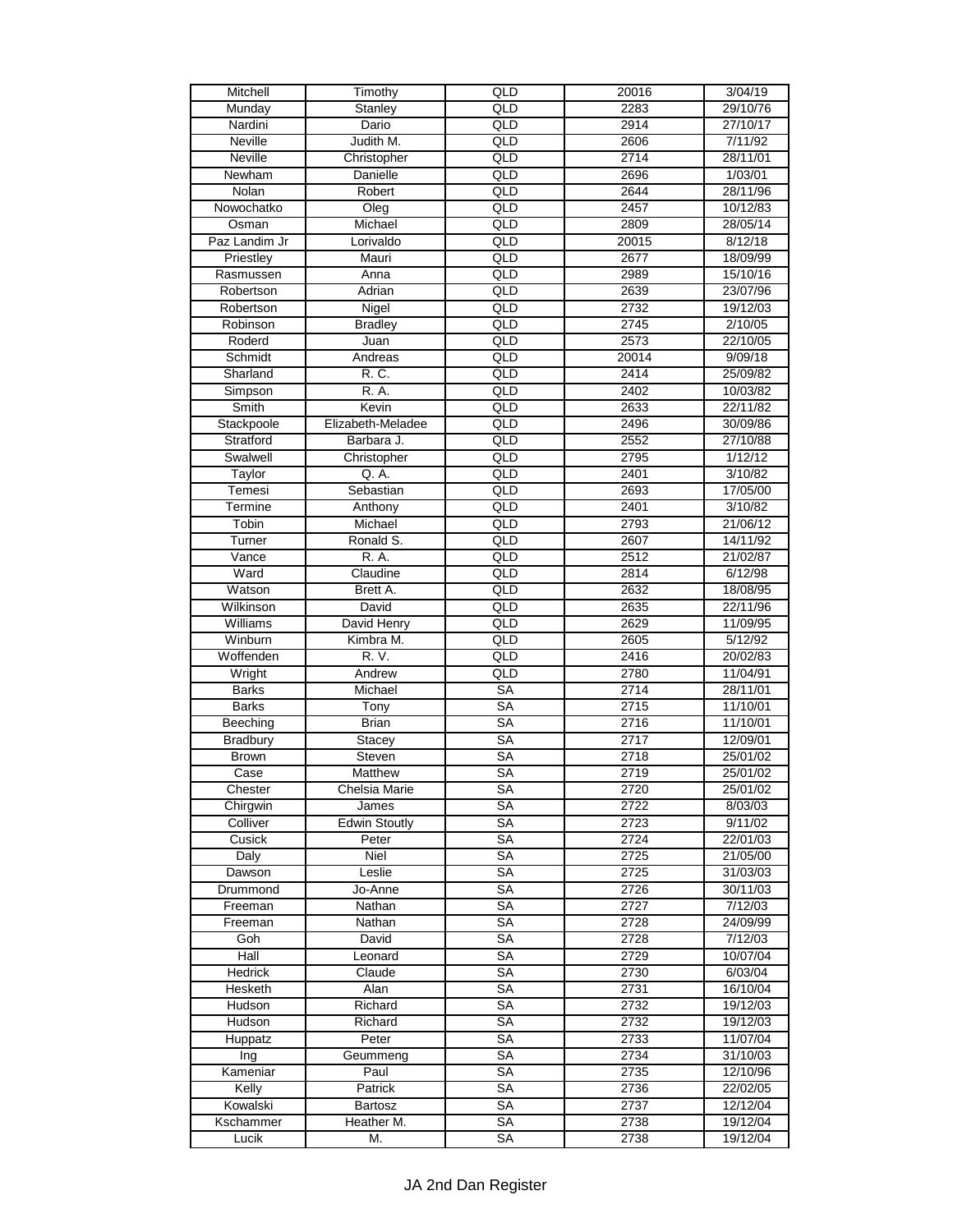| McMahon          | Michael               | <b>SA</b>              | 2739         | 5/04/05    |
|------------------|-----------------------|------------------------|--------------|------------|
| Megson           | Adam                  | <b>SA</b>              | 20026        | 30/11/19   |
| Miller           | Marc                  | <b>SA</b>              | 2740         | 5/04/05    |
| Miller           | Marc                  | SA                     | 2741         | 5/04/05    |
| Mines            | G. C                  | <b>SA</b>              | 2741         | 5/04/05    |
| O'Shaughnessy    | Leigh                 | <b>SA</b>              | 2742         | 12/12/04   |
| O'Shaughnessy    | Leigh                 | <b>SA</b>              | 2743         | 12/12/04   |
| Penn             | <b>Mark Stewart</b>   | <b>SA</b>              | 2744         | 22/12/04   |
| Pounsett         | Shane                 | <b>SA</b>              | 2745         | 2/10/05    |
| Power            | Sean R.               | <b>SA</b>              | 2745         | 2/10/05    |
| Pring            | <b>Brenton</b>        | <b>SA</b>              | 2746         | 2/10/05    |
| Pring            | Gregory               | <b>SA</b>              | 2747         | 12/09/96   |
| Purcell          | F.                    | <b>SA</b>              | 2748         | 17/12/06   |
| Roccisano        | Riccardo              | <b>SA</b>              | 2749         | 20/01/06   |
| Simmonds         | Paul                  | <b>SA</b>              | 2750         | 22/10/95   |
| Singh            | B.                    | <b>SA</b>              | 2750         | 5/11/06    |
| Spearman         | <b>Alan Matthew</b>   | $\overline{\text{SA}}$ | 2751         | 3/04/01    |
| Spice            | Gregory T.            | <b>SA</b>              | 2751         | 5/11/06    |
|                  | William               | <b>SA</b>              |              |            |
| Tamblyn<br>Toden | Shusuke               | SA                     | 2752<br>2753 | 25/03/07   |
|                  |                       |                        |              | 13/05/82   |
| Toden            | Yoshiya               | <b>SA</b>              | 2754         | 11/05/06   |
| Trethowan        | Chad                  | <b>SA</b>              | 2755         | 6/03/07    |
| Trinh            | Amy                   | <b>SA</b>              | 20022        | 30/11/2019 |
| Turnbull         | Kieran                | <b>SA</b>              | 2756         | 12/02/02   |
| Versteegh        | F.                    | <b>SA</b>              | 2758         | 23/05/07   |
| Ward             | D. E.                 | $\overline{\text{SA}}$ | 2759         | 10/10/02   |
| Wollinski        | Benjamin              | <b>SA</b>              | 2760         | 6/10/99    |
| Zeitz            | Roman                 | <b>SA</b>              | 20023        | 30/11/2019 |
| Ackerley         | David                 | <b>TAS</b>             | 2761         | 24/03/08   |
| Appletard        | N.                    | <b>TAS</b>             | 2762         | 15/12/08   |
| <b>Boultbee</b>  | Leonard               | <b>TAS</b>             | 2763         | 15/12/08   |
| Boxhall          | Brett                 | <b>TAS</b>             | 2764         | 15/12/08   |
| <b>Boxhall</b>   | Nathan                | <b>TAS</b>             | 2765         | 24/04/09   |
| <b>Briers</b>    | Michael               | <b>TAS</b>             | 2766         | 11/05/09   |
| Cameron          | Ben                   | <b>TAS</b>             | 2767         | 27/03/09   |
| Cameron          | Michael               | <b>TAS</b>             | 2768         | 28/03/09   |
| Chell            | Raymond               | <b>TAS</b>             | 2769         | 28/03/09   |
| Claessens        | Joseph                | <b>TAS</b>             | 2770         | 8/08/09    |
| Collins          | <b>Michael Hilton</b> | <b>TAS</b>             | 2771         | 10/10/09   |
| Cooper           | Peter Donald          | <b>TAS</b>             | 2772         | 16/01/10   |
| De Jong          | Franciscus            | <b>TAS</b>             | 2773         | 6/12/09    |
| Deacon           | Angela Kaye           | <b>TAS</b>             | 2774         | 10/03/09   |
| Dodd             | Jamie                 | <b>TAS</b>             | 2775         | 13/12/08   |
| Fankcombe        | Susan                 | <b>TAS</b>             | 2775         | 1/11/09    |
| Fogagnolo        | Priscus               | <b>TAS</b>             | 2776         | 20/03/10   |
| Gammidge         | Pat                   | TAS                    | 2777         | 24/10/10   |
| Gillard          | E.C                   | <b>TAS</b>             | 2779         | 9/10/10    |
| Gray             | lan                   | <b>TAS</b>             | 2780         | 11/04/91   |
| Gresham          | Craig                 | <b>TAS</b>             | 2781         | 22/01/11   |
| Jackson          | Tom                   | <b>TAS</b>             | 2782         | 22/01/11   |
| Jenner           | Andrew                | <b>TAS</b>             | 2783         | 22/01/11   |
| Lampkin          | Dean                  | <b>TAS</b>             | 2784         | 14/08/11   |
| Mackay           | Nicholas J.           | <b>TAS</b>             | 2785         | 14/08/11   |
| Marshall         | Gladys                | <b>TAS</b>             | 2786         | 2/10/11    |
| Masters          | Wendy                 | <b>TAS</b>             | 2787         | 29/10/11   |
| McDermott        | <b>Phillip</b>        | <b>TAS</b>             | 2789         | 1/12/11    |
| Millen           | David                 | <b>TAS</b>             | 2790         | 28/11/02   |
| Montauban        | Theo                  | <b>TAS</b>             | 2791         | 24/06/12   |
|                  |                       |                        |              |            |
| O'Neil           | lan                   | TAS<br><b>TAS</b>      | 2792         | 24/06/12   |
| Pickrell         | Mylo                  |                        | 2793         | 21/06/12   |
| Sharman          | Laurence A.           | <b>TAS</b>             | 2794         | 21/06/12   |
| Stanfield        | Michael               | <b>TAS</b>             | 2795         | 1/12/12    |
| Stefaniw         | Peter                 | <b>TAS</b>             | 2796         | 1/12/12    |
| <b>Stones</b>    | Simon                 | <b>TAS</b>             | 2797         | 1/12/12    |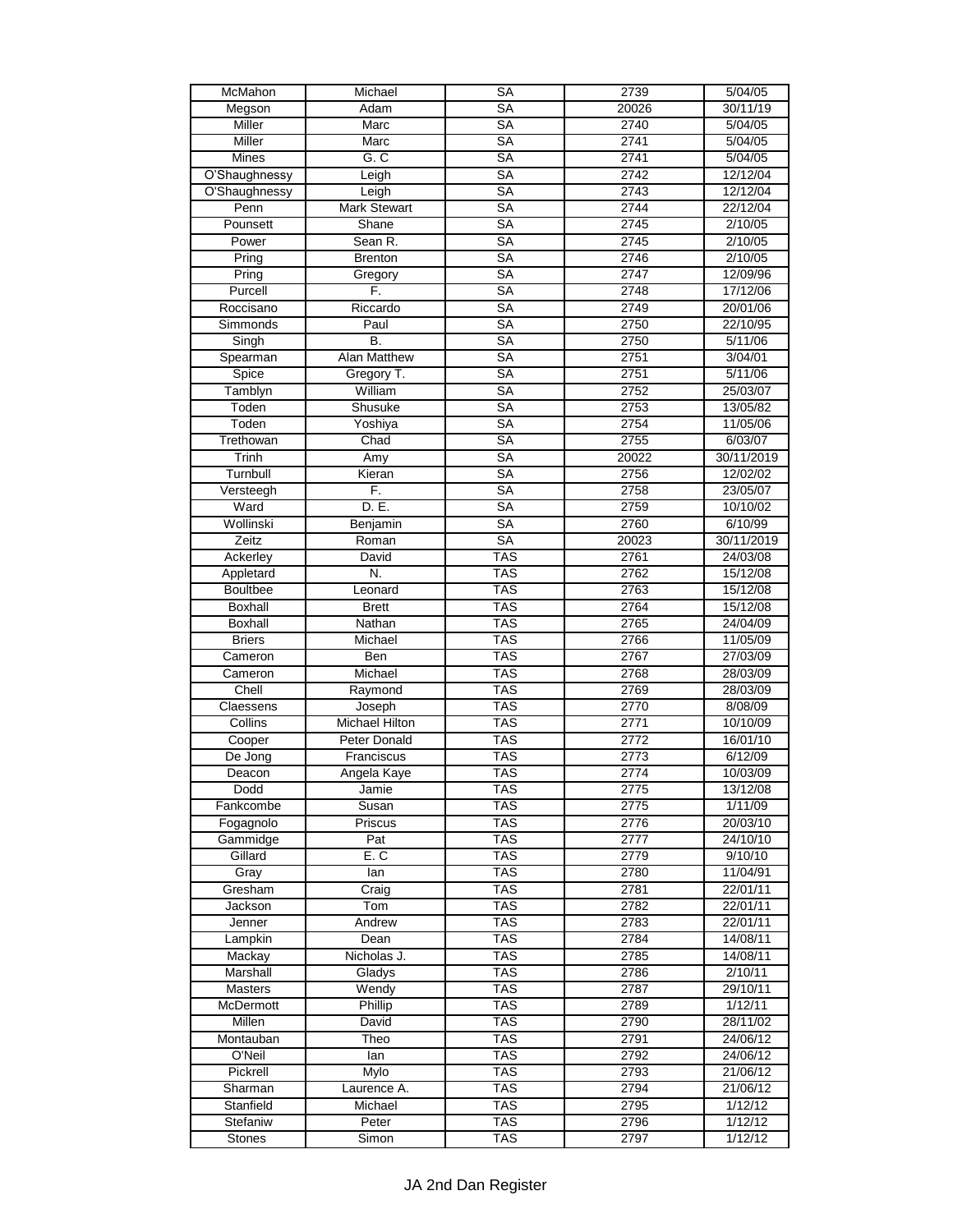| Tame          | Sam          | <b>TAS</b>              | 2798  | 1/12/12              |
|---------------|--------------|-------------------------|-------|----------------------|
| Taylor        | Chris        | <b>TAS</b>              | 2799  | 1/12/12              |
| Taylor        | William      | <b>TAS</b>              | 2800  | 14/07/12             |
| Tolson        | Barry        | <b>TAS</b>              | 2801  | 30/06/13             |
| Turner        | Raymond      | <b>TAS</b>              | 2802  | 1/12/13              |
| Vincent       | Les          | <b>TAS</b>              | 2803  | 1/12/13              |
| Von Bibra     | Terry        | <b>TAS</b>              | 2804  | 1/12/13              |
| Wakefield     | Terry        | <b>TAS</b>              | 2805  | 26/10/13             |
| Walker        | Ken          | <b>TAS</b>              | 2806  | 26/10/13             |
| Wedd          | Robert       | <b>TAS</b>              | 2807  | 11/09/13             |
| Whittle       | Andrew       | <b>TAS</b>              | 2808  | 28/05/14             |
| Williams      | Noel         | <b>TAS</b>              | 2809  | 28/05/14             |
| Willing       | Christopher  | <b>TAS</b>              | 2810  | 15/02/12             |
| Willing       | Lewis        | <b>TAS</b>              | 2811  | 15/11/05             |
| Willing       | Sharon       | <b>TAS</b>              | 2811  | 29/06/14             |
| Winburn       | Kimbra       | <b>TAS</b>              | 2812  | 29/06/14             |
| Ansons        | <b>Boris</b> | <b>VIC</b>              | 2813  | 21/10/14             |
| Arnost        | V.           | $\overline{\text{VIC}}$ | 2814  | 6/12/98              |
|               |              | VIC                     |       |                      |
| Ashley        | Stan         |                         | 2815  | 30/11/14<br>30/11/14 |
| <b>Bailey</b> | D. P.        | $\overline{MC}$         | 2816  |                      |
| <b>Bam</b>    | Mohan        | $\overline{VC}$         | 2817  | 30/11/14             |
| <b>Bam</b>    | Mohan        | <b>VIC</b>              | 2818  | 30/11/14             |
| Beaton        | Jennifer     | VIC                     | 2819  | 13/12/14             |
| Bell          | Kate         | <b>VIC</b>              | 2819  | 26/10/15             |
| Bensted       | Jake         | $\overline{VC}$         | 2820  | 13/12/14             |
| <b>Bilney</b> | Ŧ.           | <b>VIC</b>              | 2820  | 28/06/15             |
| <b>Boehm</b>  | Peter        | $\overline{MC}$         | 2821  | 24/05/14             |
| Callaghan     | Michael      | $\overline{\text{VIC}}$ | 2822  | 24/05/14             |
| Campbell      | Jim          | VIC                     | 2823  | 30/11/13             |
| Carroll       | Simon        | <b>VIC</b>              | 2901  | 8/12/13              |
| Clancy        | Darrel       | $\overline{VIC}$        | 2902  | 31/5/15              |
| Coatsworth    | Andrew       | $\overline{VC}$         | 2903  | 20/03/16             |
| Collett       | Andrew       | VIC                     | 2904  | 20/03/16             |
| Collins       | Sara         | <b>VIC</b>              | 20033 | 27/08/20             |
| Coughlan      | Aoife        | <b>VIC</b>              | 20030 | 27/02/20             |
| Coughlan      | Maeve        | $\overline{MC}$         | 20031 | 27/08/20             |
| Coughlan      | Eoin         | <b>VIC</b>              | 20032 | 27/08/20             |
| Cruse         | Kristy       | <b>VIC</b>              | 2905  | 27/11/16             |
| Cruse         | Patrick      | $\overline{\text{VIC}}$ | 2906  | 27/11/16             |
| Curren        | Caroline     | <b>VIC</b>              | 2907  | 27/11/16             |
| Curren        | Marina       | $\overline{\text{VIC}}$ | 2908  | 3/12/16              |
| Davidson      | Victor       | $\overline{MC}$         | 2909  | 3/12/16              |
| Dixon         | R. M.        | <b>VIC</b>              | 2910  | 31/07/16             |
| Domino        | Christine    | $\overline{MC}$         | 2911  | 31/07/16             |
| Donnegan      | Ben          | $\overline{MC}$         | 2912  | 21/10/16             |
| Doosti        | Hassan       | $\overline{MC}$         | 2913  | 21/10/16             |
| Dos Santos    | Ivo          | $\overline{\text{VIC}}$ | 2914  | 27/10/17             |
| Everitt       | Tristan      | <b>VIC</b>              | 2974  | 1/07/18              |
| Gillard       | <b>Bruce</b> | $\overline{MC}$         | 2975  | 15/04/18             |
| Gingell       | Heather      | $\overline{MC}$         | 2976  | 11/12/17             |
| Gobolyos      | Jozsef       | <b>VIC</b>              | 2977  | 21/08/91             |
| Goodin        | J. B.        | <b>VIC</b>              | 2978  | 12/11/17             |
| Greenhalgh    | Michael      | $\overline{MC}$         | 2979  | 2/07/17              |
| Griffin       | David George | $\overline{\text{VIC}}$ | 2980  | 2/07/17              |
| Grogan        | Graeme       | $\overline{\text{VIC}}$ | 2981  | 8/05/17              |
| <b>Hallas</b> | Judd         | VIC                     | 2982  | 8/05/17              |
| Iverson       | Dennis       | $\overline{MC}$         | 2983  | 30/10/11             |
| Jolly         | <b>Bryan</b> | <b>VIC</b>              | 2984  | 20/05/17             |
| Jory          | John         | <b>VIC</b>              | 2985  | 20/05/17             |
| Karney        | David        | $\overline{\text{C}}$   | 2986  | 20/05/17             |
| Kelly         | Daniel       | $\overline{MC}$         | 2987  | 20/05/17             |
| Kent          | lan          | <b>VIC</b>              | 2988  | 20/05/17             |
| King          | Raymond      | $\overline{MC}$         | 2989  | 15/10/16             |
| Klene         | Theo         | $\overline{\text{VIC}}$ | 2990  | 15/10/16             |
|               |              |                         |       |                      |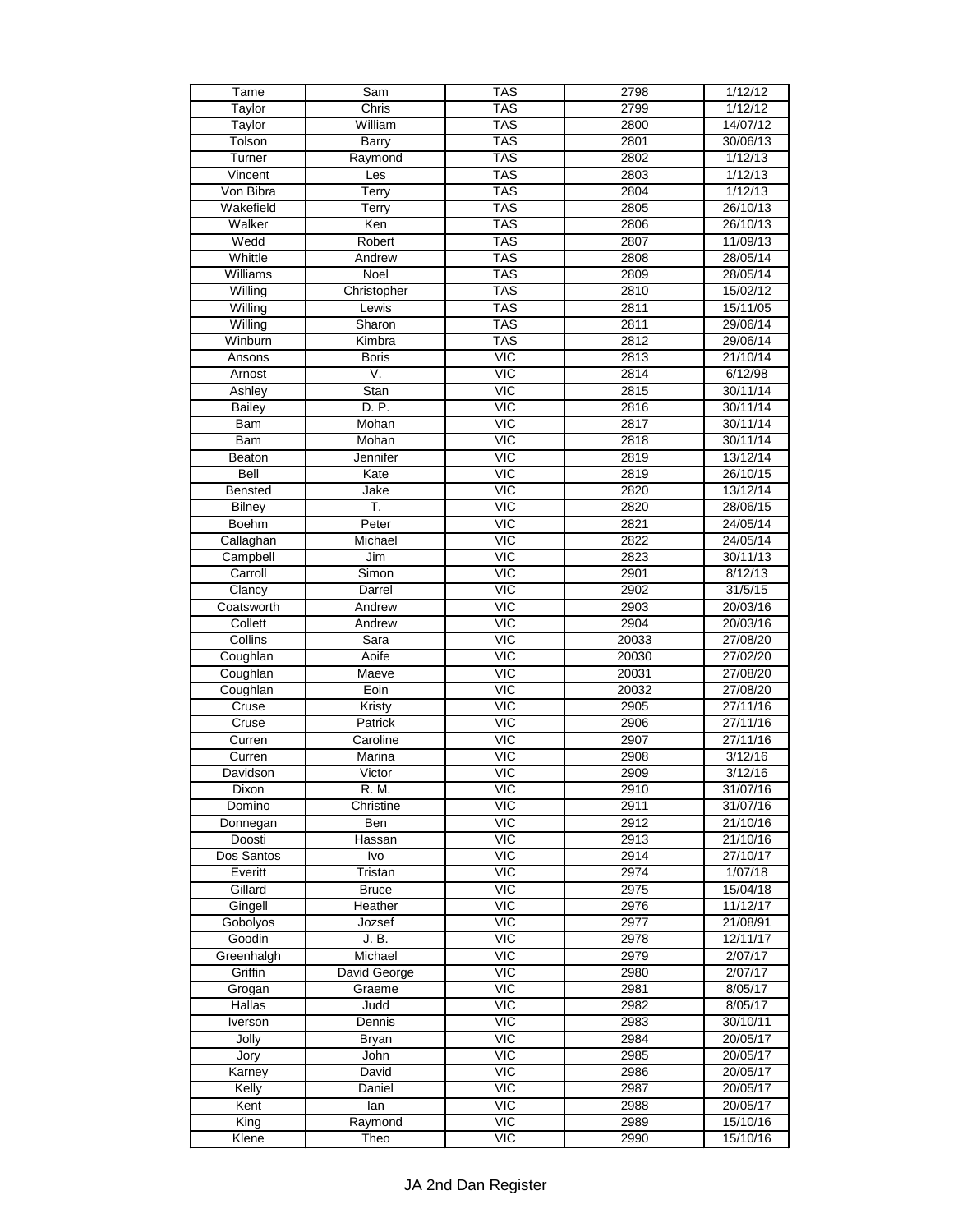| Konderla                 | T.                                | $\overline{MC}$         | 2991           | 27/11/97             |
|--------------------------|-----------------------------------|-------------------------|----------------|----------------------|
| ΙE                       | Alice Phuong                      | VIC                     | 20019          | 1/09/19              |
| Malcolm                  | Taro                              | <b>VIC</b>              | 2992           | 27/11/16             |
| Martin                   | C. A.                             | $\overline{MC}$         | 2993           | 27/11/16             |
| Park                     | Liam                              | $\overline{MC}$         | 20034          | 27/08/20             |
| Pettett                  | David Allan                       | VIC                     | 2994           | 27/11/16             |
| Pinchen                  | Gerry                             | <b>VIC</b>              | 2995           | 6/03/15              |
| Poulier                  | Errol                             | <b>VIC</b>              | 2996           | 30/06/08             |
| Pretty                   | William                           | $\overline{MC}$         | 2997           | 30/06/08             |
| Renzi (Lewis)            | Carli                             | VIC                     | 2998           | 3/07/16              |
| Richards                 | Andrew                            | <b>VIC</b>              | 2999           | 3/04/16              |
| Richardson               | Hunter                            | <b>VIC</b>              | 20001          | 11/07/00             |
| Robson-Grath             | Kirren                            | $\overline{MC}$         | 20002          | 17/07/18             |
| Rooke                    | Paul                              | $\overline{MC}$         | 20003          | 8/09/18              |
| Roper                    | Stephen                           | $\overline{\text{VIC}}$ | 20004          | 10/12/17             |
| Schoo                    | Adrian                            | $\overline{MC}$         | 20005          | 11/11/18             |
| Shields                  | Simon                             | <b>VIC</b>              | 20006          | 11/11/18             |
| Sinclair                 | Dennis                            | $\overline{MC}$         | 20007          | 11/11/18             |
| Slade                    | David                             | $\overline{\text{VIC}}$ | 20008          | 24/11/18             |
| Smith                    | Trevor                            | <b>VIC</b>              | 20009          | 24/11/18             |
| Spaull                   | Vincent                           | $\overline{MC}$         | 20010          | 24/11/18             |
| Tadich                   | Allan                             | $\overline{MC}$         | 20011          | 24/11/18             |
| Taylor                   | Sharon                            | <b>VIC</b>              | 20012          | 24/11/18             |
| Verity                   | Rayne                             | <b>VIC</b>              | 20013          | 8/12/18              |
| Waldron                  | <b>Jack</b>                       | $\overline{VIC}$        | 20014          | 9/09/18              |
| Walker                   | Trudy                             | <b>VIC</b>              | 20015          | 8/12/18              |
| Watt                     | Kevin                             | $\overline{MC}$         | 20016          | 11/11/18             |
|                          | G.                                | $\overline{\text{VIC}}$ |                |                      |
| Whittle<br>Young         | Mark                              | <b>VIC</b>              | 20016<br>20017 | 3/04/19<br>1/12/18   |
|                          | Marlon                            | <b>WA</b>               |                |                      |
| <b>Baars</b><br>Chilvers |                                   | <b>WA</b>               | 20017          | 31/07/16             |
| Da Silva                 | Henry                             | <b>WA</b>               | 20018          | 1/12/18              |
|                          | Alexandre<br>Melissa              | <b>WA</b>               |                | 5/10/68              |
| Dennehy                  |                                   | <b>WA</b>               |                | 14/10/18             |
| Doherty<br>Fiene         | Stephen J.                        | <b>WA</b>               |                | 1/01/71<br>19/12/76  |
|                          | Andreas<br>P.                     |                         |                |                      |
| Gibb                     | Allan                             | <b>WA</b><br><b>WA</b>  |                | 18/03/79             |
| Glazier<br>Hayward       |                                   | <b>WA</b>               |                | 30/03/80             |
| <b>Hobbs</b>             | Roger P.<br>Barry J.              | <b>WA</b>               |                | 30/03/80             |
|                          | D.                                | <b>WA</b>               |                | 16/5/80<br>16/5/80   |
| Hoddy                    | W. E.                             | <b>WA</b>               |                |                      |
| Howlett<br>Kendall       | David                             | <b>WA</b>               |                | 1/8/81<br>19/12/81   |
| Kendrick                 | Paul                              | WA                      |                | 8/10/13              |
|                          |                                   | <b>WA</b>               |                |                      |
| Knoester<br>Knoester     | Calvin<br>Celeste                 | <b>WA</b>               |                | 20/03/16<br>20/03/16 |
|                          |                                   | <b>WA</b>               |                |                      |
| Laya<br>Leng             | Joseph<br>Robert lan              | <b>WA</b>               |                | 21/10/16<br>4/8/84   |
|                          | Perry                             | <b>WA</b>               |                | 15/04/18             |
| Lugg                     | Kelly P.                          | <b>WA</b>               |                | 30/09/84             |
| Morgan<br>Murten         | Dawn                              | WA                      |                | 19/12/84             |
| Norheim                  | Kristian Marki                    | <b>WA</b>               |                | 21/9/86              |
| Rawlings                 | Frank                             | <b>WA</b>               |                | 21/09/86             |
| Read                     | Simon                             | <b>WA</b>               | 2671           | 29/02/2019           |
| Read                     | Jacob                             | <b>WA</b>               |                | 21/10/16             |
| Reed                     | Diana                             | <b>WA</b>               |                | 26/10/87             |
| Roberts                  | David                             | <b>WA</b>               |                | 18/12/88             |
| Siebert                  | John                              | <b>WA</b>               |                | 24/04/89             |
| Swan                     | Peter                             | <b>WA</b>               |                | 4/04/95              |
|                          | S.                                | WA                      |                |                      |
| Szumskyj                 |                                   | <b>WA</b>               | 2749           | 13/08/90             |
| Tichelaar                | <b>Robert Patrick</b><br>L. R. J. | <b>WA</b>               |                | 20/01/06             |
| Upston                   |                                   | <b>WA</b>               |                | 13/09/96             |
| Walker                   | Graham                            | WA                      |                | 2/08/99<br>14/11/99  |
| Walker                   | Trevor                            |                         |                |                      |
| Weaver                   | I.                                | <b>WA</b>               |                | 14/11/99             |